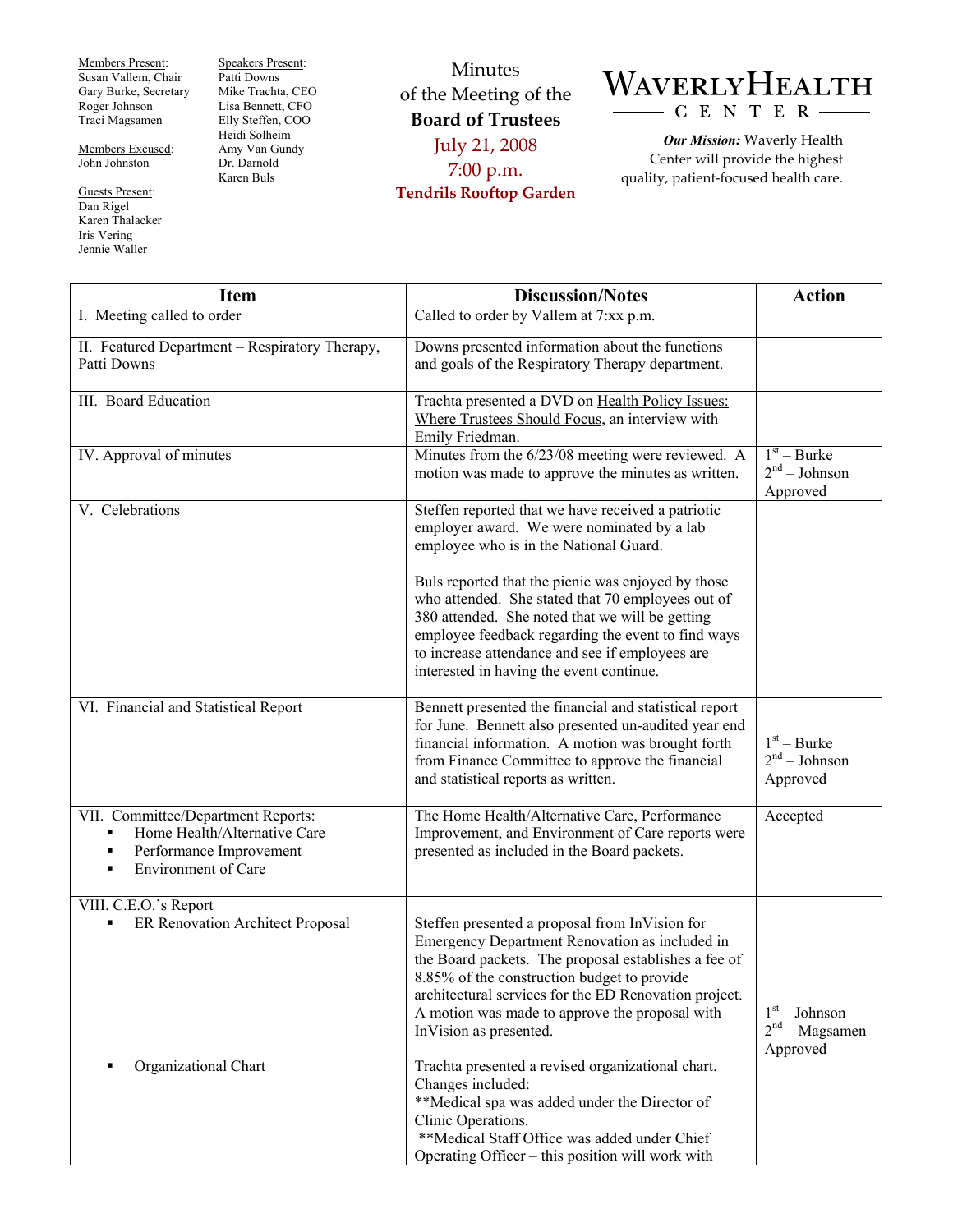| <b>Auxiliary Annual Report</b><br>٠                     | credentialing and serve as a liaison with Medical<br>Staff.<br>**WHC employed clinic providers were added as a<br>separate box under the Chief Executive Officer.<br>A motion was made to approve the revised<br>organizational chart as presented.<br>Trachta presented the Auxiliary Annual Report as<br>included in the Board packets. The Board requested<br>that Trachta draft a letter to the Auxiliary expressing<br>appreciation for their dedication to Waverly Health<br>Center.                                                                                                                                                                                                                                                                                                                               | $1st - Magsamen$<br>$2nd - Burke$<br>Approved |
|---------------------------------------------------------|--------------------------------------------------------------------------------------------------------------------------------------------------------------------------------------------------------------------------------------------------------------------------------------------------------------------------------------------------------------------------------------------------------------------------------------------------------------------------------------------------------------------------------------------------------------------------------------------------------------------------------------------------------------------------------------------------------------------------------------------------------------------------------------------------------------------------|-----------------------------------------------|
| <b>Medical Student Housing</b><br>٠                     | Trachta reported that Dr. Mathias is interested in<br>selling the small guest house on his property. Two<br>real estate agents have provided value estimates for<br>the property. The average of the two estimates was<br>\$63,500. Trachta noted that the property is flood<br>affected, and although it has been sanitized, it will<br>still require a furnace and water heater. He also<br>noted that in order to make the space habitable for<br>medical students we would also want to have egress<br>windows put in the basement for additional<br>bedrooms, and we would need to purchase basic<br>furnishings. Discussion was held regarding the costs<br>and benefits of purchasing the property. A motion<br>was made to approve purchasing the property from<br>Dr. Mathias at a cost not to exceed \$63,500. | $1st - Johnson$<br>$2nd - Burke$<br>Approved  |
| Press Ganey Patient Satisfaction Survey<br>٠<br>Reports | Solheim presented the Press Ganey patient<br>satisfaction survey results for the quarter ending June<br>30 <sup>th</sup> . Solheim noted that our HCAHPS ratings<br>continue to be strong. Solheim also celebrated that<br>the concentrated effort made by the Emergency<br>Department has had a statistically significant impact<br>on their scores. She noted that the most improved<br>areas corresponded to physician service, this is<br>correlated with having a more stable group of WHC<br>employed ER physicians.                                                                                                                                                                                                                                                                                               |                                               |
| IX. Medical Staff Report - Dr. Darnold                  | Dr. Darnold reported that the Executive Committee<br>of the Medical Staff met this morning. They<br>reviewed routine committee reports and credentialing<br>items as detailed below.                                                                                                                                                                                                                                                                                                                                                                                                                                                                                                                                                                                                                                     |                                               |
| X. Community Needs Assessment                           | Van Gundy presented the Community Needs<br>Assessment as included in the Board packets.<br>Discussion was held regarding the results of the<br>assessment.                                                                                                                                                                                                                                                                                                                                                                                                                                                                                                                                                                                                                                                               |                                               |
| XI. IT Update                                           | Steffen presented the IT update, noting that the<br>GoLive Project is currently on schedule, within<br>budget and within original scope. Included in the<br>report was a capital request for purchase of<br>McKesson Patient Folder to McKesson Paragon<br>Interface Service at a cost not to exceed \$11,200. A<br>motion was made to approve the capital request as<br>presented.                                                                                                                                                                                                                                                                                                                                                                                                                                      | $1st - Burke$<br>$2nd - Johnson$<br>Approved  |
| XII. Service Excellence Update                          | Buls followed up on our decision to terminate our<br>contract with CLS. They proposed to continue<br>allowing us to use program content and language for                                                                                                                                                                                                                                                                                                                                                                                                                                                                                                                                                                                                                                                                 |                                               |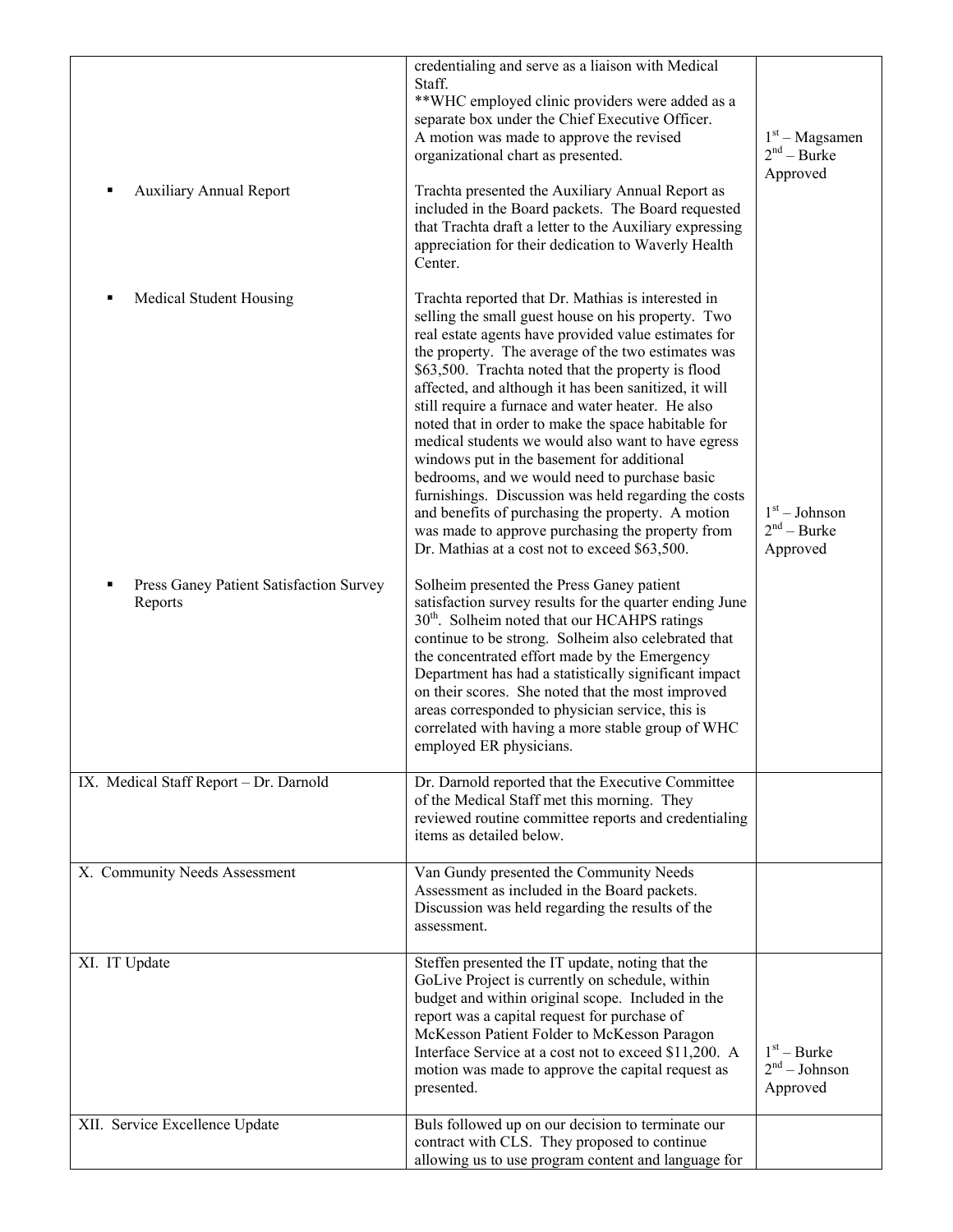|                                              |                                                                                                                                                                                                                                                                                                                                                                                                                                                                                                                                                                                                                         | the cost of one national conference registration per<br>year. Buls reported that this proposal was accepted                                                                                                                                                                                                                                                                                                                                                                                                                                                                                                                                                                                                                                                                                                                                        |                                                |
|----------------------------------------------|-------------------------------------------------------------------------------------------------------------------------------------------------------------------------------------------------------------------------------------------------------------------------------------------------------------------------------------------------------------------------------------------------------------------------------------------------------------------------------------------------------------------------------------------------------------------------------------------------------------------------|----------------------------------------------------------------------------------------------------------------------------------------------------------------------------------------------------------------------------------------------------------------------------------------------------------------------------------------------------------------------------------------------------------------------------------------------------------------------------------------------------------------------------------------------------------------------------------------------------------------------------------------------------------------------------------------------------------------------------------------------------------------------------------------------------------------------------------------------------|------------------------------------------------|
|                                              |                                                                                                                                                                                                                                                                                                                                                                                                                                                                                                                                                                                                                         | at the reasonable cost of \$600 per year.                                                                                                                                                                                                                                                                                                                                                                                                                                                                                                                                                                                                                                                                                                                                                                                                          |                                                |
|                                              | XIII. Old Business                                                                                                                                                                                                                                                                                                                                                                                                                                                                                                                                                                                                      | None.                                                                                                                                                                                                                                                                                                                                                                                                                                                                                                                                                                                                                                                                                                                                                                                                                                              |                                                |
|                                              | XIV. New Business                                                                                                                                                                                                                                                                                                                                                                                                                                                                                                                                                                                                       |                                                                                                                                                                                                                                                                                                                                                                                                                                                                                                                                                                                                                                                                                                                                                                                                                                                    |                                                |
| ٠<br>٠<br>٠<br>$\blacksquare$<br>٠<br>٠<br>٠ | Provisional Appointment to Medical Staff:<br>Rajeev Anugu, M.D. - Consulting,<br>Radiology, CVMS<br>Deniz Bastug, M.D. - Consulting, Plastic<br>Surgery, Renaissance Plastic Surgery<br>Shelley Hogue, D.P.M. - Courtesy,<br>Podiatry Resident, Covenant<br>Tarik Ramahi, M.D. - Consulting,<br>Cardiology, Covenant<br>Sudhir Sehgal, M.D. - Consulting,<br>Pulmonary, Covenant<br>Elvia Elena Vallejo, M.D. - Consulting,<br>OB-Gyn, Allen<br>David Visokey, D.O. - Consulting,<br>Pulmonary Diseases, Covenant<br>Reappointment to Medical Staff:                                                                    | Dr. Darnold presented the provisional appointments,<br>the reappointments, the provisional to regular<br>privileges, and resignation from Medical Staff as<br>listed at left. Dr. Darnold noted that completed<br>reappointment materials have not been received for<br>Dr. Fagre and Dr. Kantamneni. Dr. Darnold noted<br>that Dr. Elhawi and Dr. Winchell are not being<br>moved from provisional due to the end of our<br>agreement with EPA. The files have been reviewed<br>by the Executive Committee of the Medical Staff.<br>The Executive Committee recommends approval<br>with the exception of Dr. Fagre, Dr. Kantamneni, Dr.<br>Elhawi, and Dr. Winchell for the reasons referenced<br>above. A motion was made to approve all items as<br>individually considered and recommended by the<br>Executive Committee of the Medical Staff. | $1st$ –Magsamen<br>$2nd - Johnson$<br>Approved |
| ٠<br>٠<br>٠<br>٠<br>٠                        | Joan Blanchard, RN - Ancillary, CVMS<br><b>Elected Fagre, M.D. Active, Family</b><br>Practice, Covenant<br>Sara Joens, RN - Ancillary, Mauer Eye<br>Clinic<br>Vinay Kantamneni, M.D. Consulting,<br>Nephrology, CVMS<br>Greg Lantz, D.P.M. - Courtesy, Podiatry,<br>Family Foot Health<br>Jeanne Rothamel, RN - Ancillary, Ann F.<br><b>Bell PC</b><br>Bryan Sands, D.O. - Consulting,<br>Dermatology, Dermatology Associates<br>Roger Skierka, M.D. - Active, Family<br>Practice, Shell Rock Family Health                                                                                                             |                                                                                                                                                                                                                                                                                                                                                                                                                                                                                                                                                                                                                                                                                                                                                                                                                                                    |                                                |
| ٠<br>٠<br>٠<br>٠<br>٠<br>٠                   | Provisional to Regular Privileges:<br>Martin Asis, M.D. - Courtesy,<br>Radiology, St. Paul Radiology<br>Mark Berger, M.D. - Courtesy,<br>Radiology, St. Paul Radiology<br>Amy Bodensteiner, PA-C -<br>Active/Ancillary, Family Practice, WHC<br>Rene DuCret, M.D. - Courtesy,<br>Radiology, St. Paul Radiology<br>Yasir Elhawi, M.D. - Courtesy, ER, EPA<br>Jason McCoy, PA-C - Ancillary, CVMS<br>Richard Valente, M.D. - Consulting,<br>Cardiology, Covenant<br>Robert Winchell, D.O. Courtesy, ER,<br><b>EPA</b><br>Resignation from Medical Staff:<br>Wayne Ventling, D.O. - Consulting,<br>Radiology, Locum Tenens |                                                                                                                                                                                                                                                                                                                                                                                                                                                                                                                                                                                                                                                                                                                                                                                                                                                    |                                                |
|                                              | New/Revised Policies:<br>CPR Manikin Cleaning/ Education<br><b>Emergency Management Strategic</b>                                                                                                                                                                                                                                                                                                                                                                                                                                                                                                                       | Trachta presented the new/revised policy statements<br>as listed at left, and included in the Board packets.<br>The policies have been reviewed by the Executive                                                                                                                                                                                                                                                                                                                                                                                                                                                                                                                                                                                                                                                                                   |                                                |